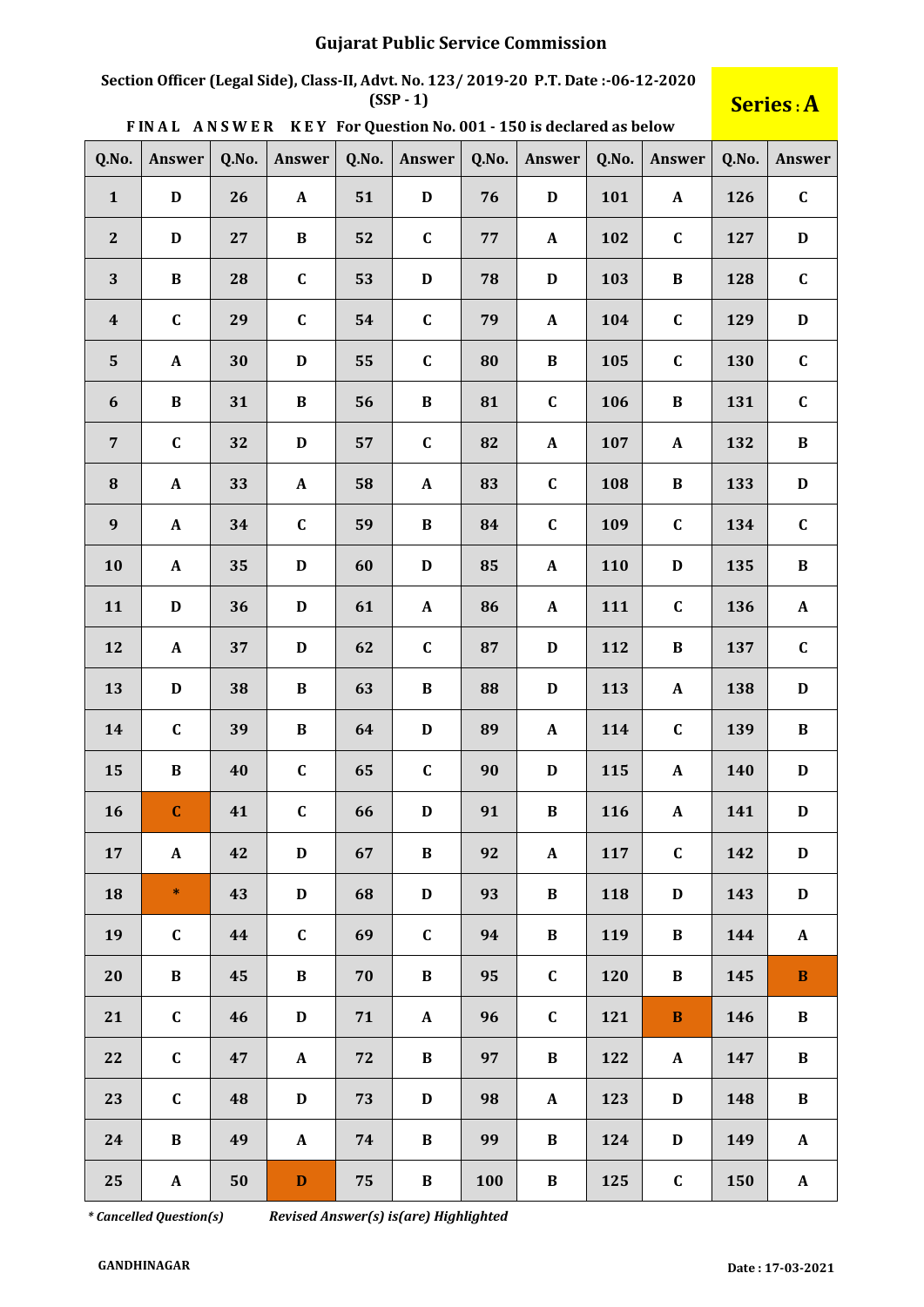# **Section Officer (Legal Side), Class-II, Advt. No. 123/ 2019-20 P.T. Date :-06-12-2020**

## $S$ **eries** : B

|  |  |  | FINAL ANSWER KEY For Question No. 001 - 150 is declared as below |
|--|--|--|------------------------------------------------------------------|
|--|--|--|------------------------------------------------------------------|

| Q.No.            | Answer                | Q.No. | Answer                | Q.No. | Answer       | Q.No. | Answer       | Q.No. | Answer                    | Q.No. | Answer       |
|------------------|-----------------------|-------|-----------------------|-------|--------------|-------|--------------|-------|---------------------------|-------|--------------|
| $\mathbf{1}$     | $\, {\bf B}$          | 26    | $\, {\bf B}$          | 51    | $\mathbf D$  | 76    | $\, {\bf B}$ | 101   | $\mathbf D$               | 126   | $\mathbf D$  |
| $\mathbf{2}$     | $\mathbf D$           | 27    | $\mathbf C$           | 52    | $\mathbf D$  | 77    | $\mathbf{A}$ | 102   | $\mathbf{A}$              | 127   | $\, {\bf B}$ |
| 3                | $\boldsymbol{\rm{A}}$ | 28    | $\boldsymbol{\rm{A}}$ | 53    | $\mathbf D$  | 78    | $\, {\bf B}$ | 103   | $\mathbf D$               | 128   | $\mathbf D$  |
| $\boldsymbol{4}$ | $\mathbf C$           | 29    | $\, {\bf B}$          | 54    | $\mathbf{A}$ | 79    | $\mathbf C$  | 104   | $\mathbf C$               | 129   | $\mathbf C$  |
| $5\phantom{.}$   | $\mathbf D$           | 30    | $\mathbf D$           | 55    | $\, {\bf B}$ | 80    | $\mathbf D$  | 105   | $\bf{B}$                  | 130   | $\, {\bf B}$ |
| $\boldsymbol{6}$ | $\mathbf D$           | 31    | $\bf{B}$              | 56    | $\bf{B}$     | 81    | $\mathbf C$  | 106   | $\mathbf C$               | 131   | $\mathbf A$  |
| $\overline{7}$   | $\mathbf D$           | 32    | $\mathbf A$           | 57    | $\, {\bf B}$ | 82    | $\, {\bf B}$ | 107   | $\boldsymbol{A}$          | 132   | $\, {\bf B}$ |
| 8                | $\bf{B}$              | 33    | $\mathbf D$           | 58    | $\, {\bf B}$ | 83    | $\mathbf A$  | 108   | $\ast$                    | 133   | $\mathbf D$  |
| $\boldsymbol{9}$ | $\bf{B}$              | 34    | $\mathbf D$           | 59    | $\mathbf A$  | 84    | $\mathbf C$  | 109   | $\mathbf C$               | 134   | $\, {\bf B}$ |
| 10               | $\mathbf C$           | 35    | $\mathbf C$           | 60    | $\mathbf{A}$ | 85    | $\mathbf A$  | 110   | $\, {\bf B}$              | 135   | $\, {\bf B}$ |
| 11               | $\mathbf C$           | 36    | $\mathbf C$           | 61    | $\, {\bf B}$ | 86    | $\mathbf A$  | 111   | $\mathbf C$               | 136   | $\mathbf D$  |
| 12               | $\mathbf D$           | 37    | $\mathbf D$           | 62    | $\mathbf{A}$ | 87    | $\mathbf C$  | 112   | $\mathbf C$               | 137   | $\mathbf A$  |
| 13               | $\mathbf D$           | 38    | $\mathbf C$           | 63    | $\, {\bf B}$ | 88    | $\mathbf D$  | 113   | $\mathbf C$               | 138   | $\mathbf D$  |
| 14               | $\mathbf C$           | 39    | $\mathbf D$           | 64    | $\, {\bf B}$ | 89    | $\bf{B}$     | 114   | $\, {\bf B}$              | 139   | $\mathbf{A}$ |
| 15               | $\, {\bf B}$          | 40    | $\mathbf C$           | 65    | $\mathbf C$  | 90    | $\bf{B}$     | 115   | $\mathbf{A}$              | 140   | $\bf{B}$     |
| 16               | $\mathbf D$           | 41    | $\mathbf C$           | 66    | $\mathbf C$  | 91    | D            | 116   | $\boldsymbol{\mathsf{A}}$ | 141   | $\mathbf C$  |
| 17               | $\mathbf{A}$          | 42    | $\, {\bf B}$          | 67    | $\, {\bf B}$ | 92    | $\mathbf D$  | 117   | $\, {\bf B}$              | 142   | $\mathbf{A}$ |
| 18               | $\mathbf D$           | 43    | $\mathbf D$           | 68    | $\mathbf{A}$ | 93    | $\, {\bf B}$ | 118   | $\mathbf C$               | 143   | $\mathbf C$  |
| 19               | ${\bf A}$             | 44    | $\mathbf C$           | 69    | $\bf{B}$     | 94    | $\mathbf C$  | 119   | $\mathbf C$               | 144   | $\mathbf C$  |
| 20               | $\mathbf{D}$          | 45    | $\, {\bf B} \,$       | 70    | $\bf{B}$     | 95    | $\mathbf{A}$ | 120   | $\mathbf D$               | 145   | $\mathbf{A}$ |
| 21               | $\mathbf D$           | 46    | ${\bf A}$             | 71    | ${\bf A}$    | 96    | $\bf{B}$     | 121   | $\mathbf{A}$              | 146   | $\mathbf{A}$ |
| 22               | $\mathbf C$           | 47    | $\mathbf C$           | 72    | $\mathbf{C}$ | 97    | $\mathbf C$  | 122   | $\mathbf C$               | 147   | $\mathbf D$  |
| 23               | $\mathbf D$           | 48    | $\mathbf D$           | 73    | $\bf{B}$     | 98    | $\mathbf{A}$ | 123   | $\, {\bf B}$              | 148   | $\mathbf D$  |
| 24               | $\mathbf C$           | 49    | $\bf{B}$              | 74    | $\mathbf C$  | 99    | $\mathbf{A}$ | 124   | $\mathbf D$               | 149   | $\mathbf{A}$ |
| 25               | $\mathbf C$           | 50    | $\mathbf D$           | 75    | $\mathbf C$  | 100   | $\mathbf A$  | 125   | $\mathbf C$               | 150   | $\mathbf D$  |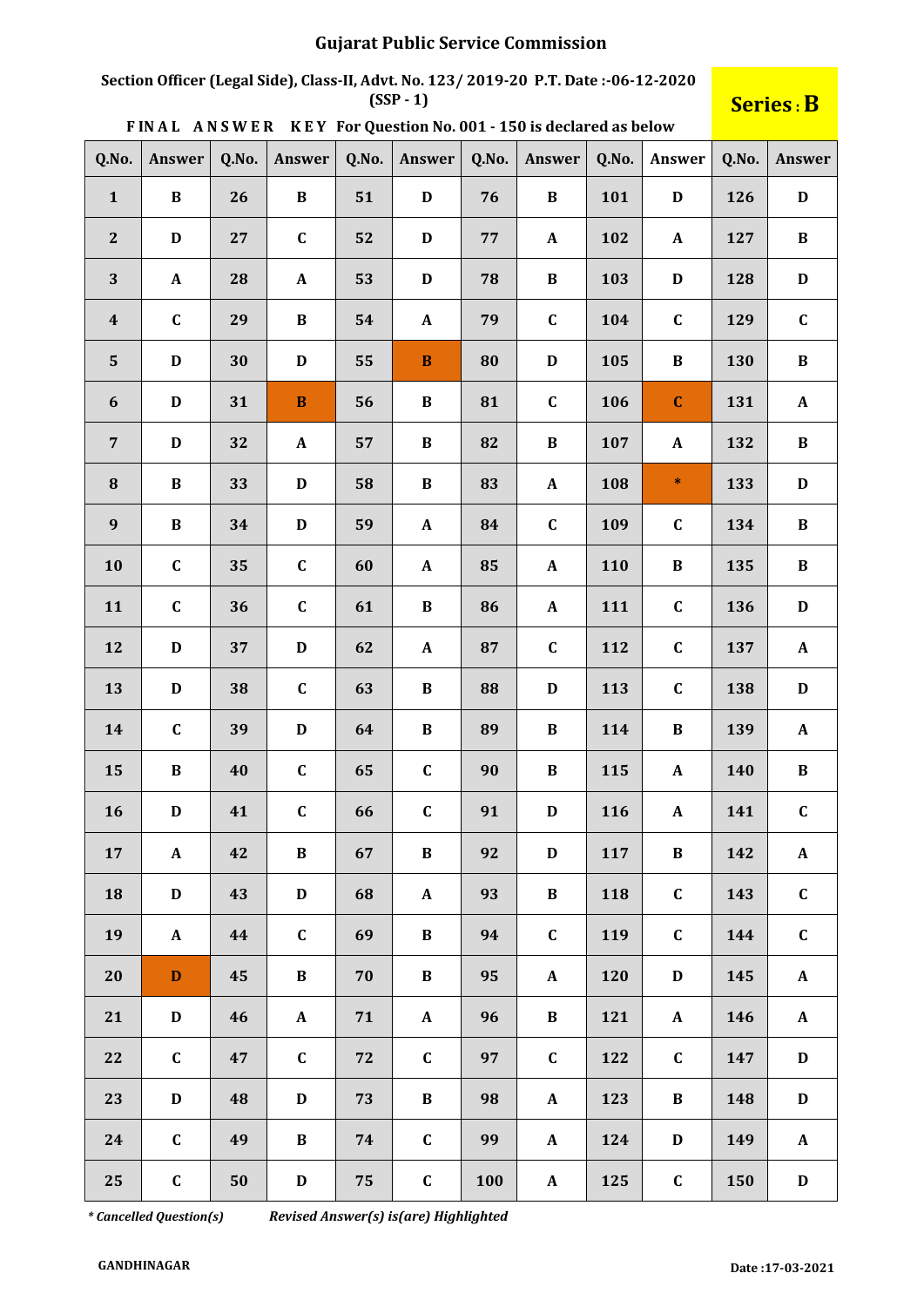# **Section Officer (Legal Side), Class-II, Advt. No. 123/ 2019-20 P.T. Date :-06-12-2020**

## $S$ **eries** : **C**

|  | FINAL ANSWER KEY For Question No. 001 - 150 is declared as below |
|--|------------------------------------------------------------------|
|--|------------------------------------------------------------------|

| Q.No.            | Answer       | Q.No. | Answer          | Q.No. | Answer       | Q.No. | Answer       | Q.No. | Answer           | Q.No. | Answer       |
|------------------|--------------|-------|-----------------|-------|--------------|-------|--------------|-------|------------------|-------|--------------|
| $\mathbf{1}$     | $\mathbf A$  | 26    | ${\bf A}$       | 51    | $\mathbf C$  | 76    | $\mathbf D$  | 101   | $\mathbf C$      | 126   | $\, {\bf B}$ |
| $\mathbf{2}$     | $\mathbf C$  | 27    | $\mathbf D$     | 52    | $\, {\bf B}$ | 77    | $\mathbf{A}$ | 102   | $\bf{B}$         | 127   | $\mathbf C$  |
| 3                | $\, {\bf B}$ | 28    | $\mathbf D$     | 53    | $\mathbf A$  | 78    | $\mathbf D$  | 103   | D                | 128   | $\mathbf{A}$ |
| $\boldsymbol{4}$ | $\mathbf D$  | 29    | $\mathbf A$     | 54    | $\mathbf C$  | 79    | $\mathbf{A}$ | 104   | $\mathbf C$      | 129   | $\mathbf{A}$ |
| ${\bf 5}$        | $\mathbf C$  | 30    | $\mathbf D$     | 55    | $\pmb{A}$    | 80    | $\mathbf D$  | 105   | $\bf{B}$         | 130   | $\mathbf{A}$ |
| $\boldsymbol{6}$ | $\mathbf D$  | 31    | $\, {\bf B}$    | 56    | $\pmb{A}$    | 81    | $\mathbf D$  | 106   | $\boldsymbol{A}$ | 131   | $\mathbf D$  |
| $\overline{7}$   | $\, {\bf B}$ | 32    | $\mathbf A$     | 57    | $\mathbf C$  | 82    | $\mathbf C$  | 107   | $\mathbf C$      | 132   | $\mathbf{A}$ |
| ${\bf 8}$        | $\mathbf D$  | 33    | $\, {\bf B}$    | 58    | $\mathbf D$  | 83    | $\mathbf D$  | 108   | D                | 133   | $\mathbf D$  |
| 9                | $\mathbf C$  | 34    | $\, {\bf B}$    | 59    | $\, {\bf B}$ | 84    | $\mathbf C$  | 109   | $\bf{B}$         | 134   | $\mathbf C$  |
| 10               | $\, {\bf B}$ | 35    | $\mathbf C$     | 60    | $\, {\bf B}$ | 85    | $\mathbf C$  | 110   | $\mathbf D$      | 135   | $\, {\bf B}$ |
| 11               | $\mathbf A$  | 36    | $\mathbf C$     | 61    | $\, {\bf B}$ | 86    | $\bf{B}$     | 111   | $\mathbf D$      | 136   | $\mathbf C$  |
| 12               | $\, {\bf B}$ | 37    | $\, {\bf B}$    | 62    | $\mathbf D$  | 87    | $\mathbf C$  | 112   | $\mathbf D$      | 137   | $\mathbf A$  |
| 13               | $\mathbf D$  | 38    | $\mathbf A$     | 63    | ${\bf A}$    | 88    | $\mathbf{A}$ | 113   | $\mathbf D$      | 138   | $\ast$       |
| 14               | $\, {\bf B}$ | 39    | $\, {\bf B}$    | 64    | $\mathbf C$  | 89    | $\bf{B}$     | 114   | $\mathbf{A}$     | 139   | $\mathbf C$  |
| 15               | $\, {\bf B}$ | 40    | $\, {\bf B}$    | 65    | $\mathbf D$  | 90    | $\mathbf D$  | 115   | $\mathbf B$      | 140   | $\, {\bf B}$ |
| 16               | $\mathbf D$  | 41    | $\pmb{A}$       | 66    | $\mathbf D$  | 91    | $\bf{B}$     | 116   | $\bf{B}$         | 141   | $\mathbf C$  |
| 17               | $\mathbf{A}$ | 42    | $\mathbf C$     | 67    | $\mathbf D$  | 92    | $\mathbf A$  | 117   | $\bf{B}$         | 142   | $\mathbf C$  |
| 18               | $\mathbf D$  | 43    | $\, {\bf B} \,$ | 68    | $\bf{B}$     | 93    | $\mathbf D$  | 118   | $\bf{B}$         | 143   | $\mathbf C$  |
| 19               | $\mathbf{A}$ | 44    | $\mathbf C$     | 69    | $\bf{B}$     | 94    | D            | 119   | $\mathbf{A}$     | 144   | $\bf{B}$     |
| 20               | $\bf{B}$     | 45    | $\mathbf C$     | 70    | $\mathbf{C}$ | 95    | $\mathbf C$  | 120   | $\mathbf{A}$     | 145   | $\mathbf{A}$ |
| 21               | $\mathbf C$  | 46    | $\bf{B}$        | 71    | $\mathbf{C}$ | 96    | $\mathbf C$  | 121   | $\mathbf D$      | 146   | $\mathbf{A}$ |
| 22               | $\mathbf{A}$ | 47    | $\mathbf{A}$    | 72    | $\mathbf D$  | 97    | $\mathbf D$  | 122   | $\mathbf D$      | 147   | $\bf{B}$     |
| 23               | $\mathbf C$  | 48    | $\bf{B}$        | 73    | $\mathbf D$  | 98    | $\mathbf C$  | 123   | $\bf{B}$         | 148   | $\mathbf C$  |
| 24               | $\mathbf C$  | 49    | $\mathbf C$     | 74    | $\mathbf C$  | 99    | D            | 124   | $\mathbf C$      | 149   | $\mathbf C$  |
| 25               | $\mathbf{A}$ | 50    | $\mathbf D$     | 75    | $\bf{B}$     | 100   | $\mathbf{C}$ | 125   | $\mathbf{A}$     | 150   | $\mathbf D$  |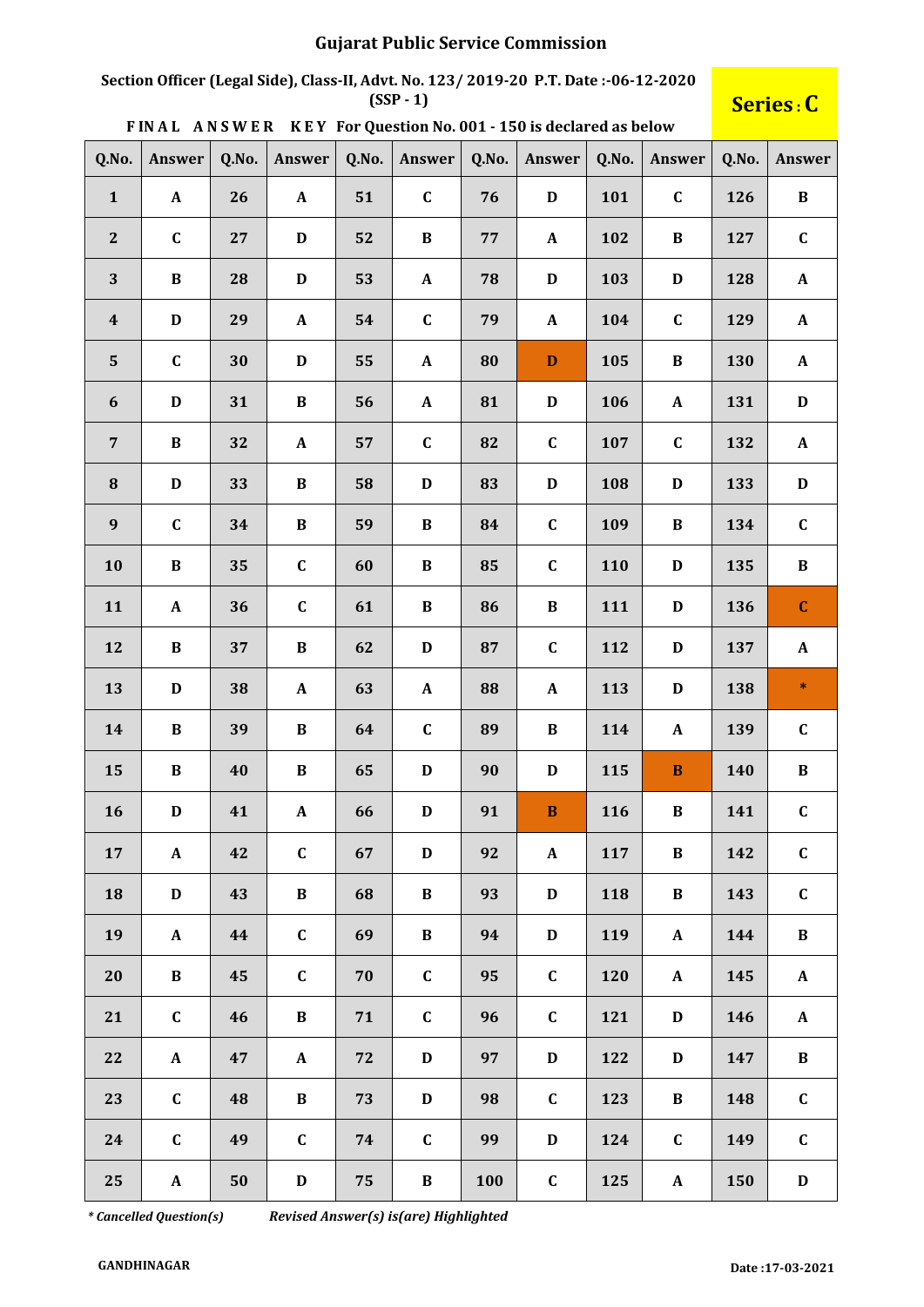# **Section Officer (Legal Side), Class-II, Advt. No. 123/ 2019-20 P.T. Date :-06-12-2020**

## $S$ **eries** : D

|  |  |  | FINAL ANSWER KEY For Question No. 001 - 150 is declared as below |
|--|--|--|------------------------------------------------------------------|
|--|--|--|------------------------------------------------------------------|

| Q.No.            | Answer       | Q.No. | Answer       | Q.No. | Answer           | Q.No.      | Answer       | Q.No. | Answer       | Q.No. | Answer       |
|------------------|--------------|-------|--------------|-------|------------------|------------|--------------|-------|--------------|-------|--------------|
| $\mathbf{1}$     | $\, {\bf B}$ | 26    | ${\bf A}$    | 51    | $\mathbf C$      | 76         | $\mathbf{A}$ | 101   | $\mathbf{A}$ | 126   | $\mathbf D$  |
| $\mathbf{2}$     | $\mathbf{A}$ | 27    | $\mathbf C$  | 52    | $\mathbf C$      | ${\bf 77}$ | $\mathbf C$  | 102   | $\bf{B}$     | 127   | $\mathbf D$  |
| 3                | $\, {\bf B}$ | 28    | $\mathbf D$  | 53    | $\mathbf C$      | 78         | $\mathbf D$  | 103   | D            | 128   | $\, {\bf B}$ |
| $\boldsymbol{4}$ | $\, {\bf B}$ | 29    | $\, {\bf B}$ | 54    | $\, {\bf B}$     | 79         | $\bf{B}$     | 104   | $\bf{B}$     | 129   | $\, {\bf B}$ |
| $\mathbf{5}$     | $\mathbf C$  | 30    | $\, {\bf B}$ | 55    | $\mathbf{A}$     | 80         | $\mathbf D$  | 105   | $\bf{B}$     | 130   | $\mathbf C$  |
| 6                | $\mathbf C$  | 31    | $\mathbf D$  | 56    | $\boldsymbol{A}$ | 81         | $\mathbf D$  | 106   | D            | 131   | $\mathbf C$  |
| $\overline{7}$   | $\bf{B}$     | 32    | $\mathbf D$  | 57    | $\, {\bf B}$     | 82         | $\mathbf D$  | 107   | $\mathbf{A}$ | 132   | $\mathbf D$  |
| 8                | $\mathbf A$  | 33    | $\, {\bf B}$ | 58    | $\mathbf C$      | 83         | $\mathbf D$  | 108   | D            | 133   | $\mathbf D$  |
| $\boldsymbol{9}$ | $\, {\bf B}$ | 34    | $\mathbf C$  | 59    | $\mathbf C$      | 84         | $\mathbf{A}$ | 109   | $\mathbf{A}$ | 134   | $\mathbf C$  |
| 10               | $\bf{B}$     | 35    | $\mathbf{A}$ | 60    | $\mathbf D$      | 85         | $\, {\bf B}$ | 110   | $\bf{B}$     | 135   | $\, {\bf B}$ |
| 11               | $\mathbf{A}$ | 36    | $\, {\bf B}$ | 61    | $\, {\bf B}$     | 86         | $\bf{B}$     | 111   | $\mathbf C$  | 136   | $\mathbf D$  |
| 12               | $\mathbf{C}$ | 37    | $\mathbf C$  | 62    | $\mathbf{A}$     | 87         | $\bf{B}$     | 112   | $\mathbf A$  | 137   | $\mathbf A$  |
| 13               | $\, {\bf B}$ | 38    | $\mathbf A$  | 63    | $\mathbf D$      | 88         | $\bf{B}$     | 113   | $\mathbf C$  | 138   | $\mathbf D$  |
| 14               | $\mathbf C$  | 39    | $\mathbf A$  | 64    | $\mathbf D$      | 89         | $\mathbf{A}$ | 114   | $\mathbf C$  | 139   | $\mathbf{A}$ |
| 15               | $\mathbf C$  | 40    | $\mathbf{A}$ | 65    | $\mathbf C$      | 90         | $\mathbf{A}$ | 115   | $\mathbf{A}$ | 140   | $\mathbf D$  |
| 16               | $\, {\bf B}$ | 41    | $\mathbf D$  | 66    | $\mathbf C$      | 91         | $\mathbf A$  | 116   | $\mathbf A$  | 141   | $\mathbf D$  |
| 17               | ${\bf A}$    | 42    | $\mathbf{A}$ | 67    | $\mathbf D$      | 92         | $\mathbf C$  | 117   | $\mathbf D$  | 142   | $\mathbf C$  |
| 18               | $\bf{B}$     | 43    | $\mathbf D$  | 68    | $\mathbf{C}$     | 93         | $\bf{B}$     | 118   | $\mathbf D$  | 143   | $\mathbf D$  |
| 19               | $\mathbf{C}$ | 44    | $\mathbf C$  | 69    | $\mathbf D$      | 94         | $\mathbf D$  | 119   | $\mathbf A$  | 144   | $\mathbf C$  |
| 20               | $\mathbf{D}$ | 45    | $\bf{B}$     | 70    | $\mathbf{C}$     | 95         | $\mathbf C$  | 120   | D            | 145   | $\mathbf{C}$ |
| 21               | $\mathbf C$  | 46    | $\mathbf C$  | 71    | $\mathbf{C}$     | 96         | $\mathbf D$  | 121   | $\bf{B}$     | 146   | $\bf{B}$     |
| 22               | $\bf{B}$     | 47    | ${\bf A}$    | 72    | $\bf{B}$         | 97         | $\bf{B}$     | 122   | $\mathbf D$  | 147   | $\mathbf{C}$ |
| 23               | $\mathbf{A}$ | 48    | $\ast$       | 73    | $\mathbf D$      | 98         | $\mathbf D$  | 123   | $\mathbf{A}$ | 148   | $\mathbf{A}$ |
| 24               | $\mathbf{C}$ | 49    | $\mathbf C$  | 74    | $\mathbf C$      | 99         | $\mathbf C$  | 124   | $\mathbf C$  | 149   | $\, {\bf B}$ |
| 25               | $\mathbf{A}$ | 50    | $\, {\bf B}$ | 75    | $\bf{B}$         | 100        | $\bf{B}$     | 125   | $\mathbf D$  | 150   | $\mathbf D$  |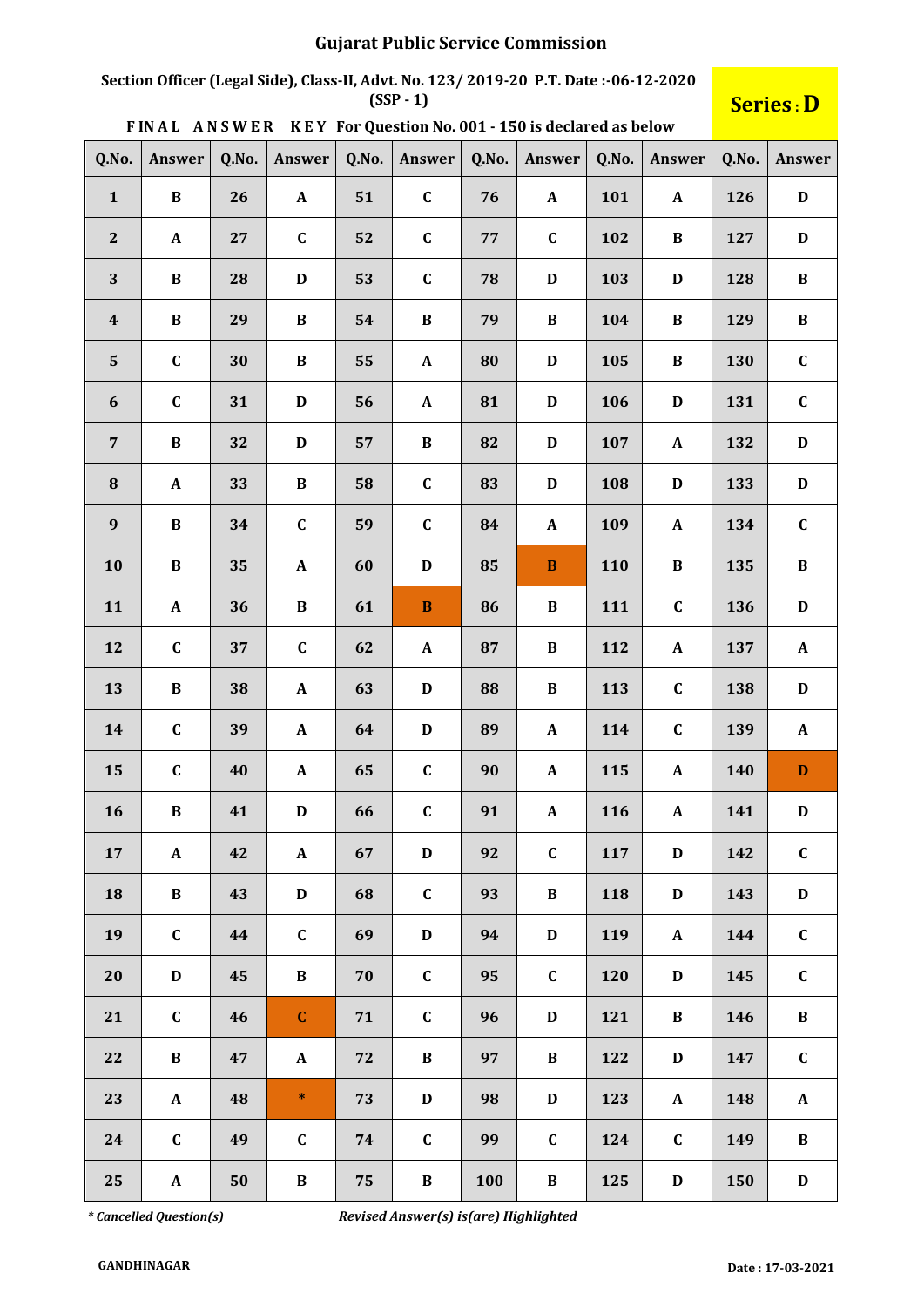#### Section Officer (Legal Side), Class-II, (Advt No.123/2019-20) P.T. Date: 06-12-2020 (SSP - 2)

Series : A

#### FINAL ANSWER KEY For Question No. 001 - 200 is declared as below

| Q.No.            | <b>Answer</b>             | Q.No. | Answer       | Q.No. | <b>Answer</b>             | Q.No. | Answer       | Q.No. | Answer       | Q.No. | Answer       | Q.No. | <b>Answer</b> | Q.No. | Answer          |
|------------------|---------------------------|-------|--------------|-------|---------------------------|-------|--------------|-------|--------------|-------|--------------|-------|---------------|-------|-----------------|
| $\mathbf{1}$     | $\boldsymbol{\mathsf{A}}$ | 26    | $\mathbf A$  | 51    | $\boldsymbol{\mathsf{A}}$ | 76    | $\, {\bf B}$ | 101   | $\mathbf{A}$ | 126   | $\mathbf{D}$ | 151   | $\mathbf{A}$  | 176   | $\mathbf D$     |
| $\mathbf{2}$     | D                         | 27    | A            | 52    | $\ast$                    | 77    | $\mathbf{A}$ | 102   | D            | 127   | C            | 152   | $\mathbf{C}$  | 177   | $\mathbf D$     |
| 3                | $\mathbf{C}$              | 28    | A            | 53    | B                         | 78    | $\ast$       | 103   | D            | 128   | A            | 153   | A             | 178   | B               |
| $\boldsymbol{4}$ | $\mathbf C$               | 29    | $\mathbf C$  | 54    | D                         | 79    | B            | 104   | B            | 129   | $\mathbf{C}$ | 154   | $\mathbf{A}$  | 179   | D               |
| 5                | D                         | 30    | B            | 55    | D                         | 80    | D            | 105   | $\mathbf{A}$ | 130   | B            | 155   | D             | 180   | $\mathbf{A}$    |
| 6                | $\mathbf C$               | 31    | $\mathbf D$  | 56    | $\bf{B}$                  | 81    | $\mathbf{A}$ | 106   | $\mathbf C$  | 131   | $\mathbf A$  | 156   | D             | 181   | $\mathbf D$     |
| $\overline{7}$   | $\mathbf{A}$              | 32    | $\mathbf{C}$ | 57    | D                         | 82    | $\mathbf{C}$ | 107   | B            | 132   | $\mathbf{A}$ | 157   | $\mathbf{C}$  | 182   | $\mathbf{A}$    |
| ${\bf 8}$        | $\mathbf{A}$              | 33    | В            | 58    | D                         | 83    | $\mathbf D$  | 108   | $\mathbf C$  | 133   | $\mathbf A$  | 158   | $\mathbf{A}$  | 183   | $\mathbf D$     |
| 9                | D                         | 34    | A            | 59    | D                         | 84    | $\mathbf{C}$ | 109   | $\mathbf{A}$ | 134   | $\mathbf{C}$ | 159   | A             | 184   | D               |
| 10               | $\mathbf{C}$              | 35    | D            | 60    | D                         | 85    | $\mathbf{C}$ | 110   | $\mathbf{C}$ | 135   | B            | 160   | A             | 185   | $\mathbf{A}$    |
| 11               | $\bf{B}$                  | 36    | D            | 61    | $\mathbf C$               | 86    | $\mathbf{A}$ | 111   | D            | 136   | $\mathbf A$  | 161   | $\mathbf D$   | 186   | $\mathbf{A}$    |
| 12               | $\mathbf{C}$              | 37    | A            | 62    | $\mathbf{A}$              | 87    | $\mathbf{A}$ | 112   | $\mathbf{A}$ | 137   | $\mathbf{A}$ | 162   | $\mathbf{A}$  | 187   | $\, {\bf B}$    |
| 13               | $\mathbf C$               | 38    | A            | 63    | A                         | 88    | $\, {\bf B}$ | 113   | $\mathbf C$  | 138   | D            | 163   | $\, {\bf B}$  | 188   | $\mathbf C$     |
| 14               | $\mathbf{D}$              | 39    | $\mathbf{C}$ | 64    | D                         | 89    | $\mathbf{A}$ | 114   | $\mathbf{A}$ | 139   | D            | 164   | $\mathbf D$   | 189   | $\mathbf{A}$    |
| 15               | $\bf{B}$                  | 40    | D            | 65    | D                         | 90    | $\mathbf{C}$ | 115   | B            | 140   | D            | 165   | $\mathbf{A}$  | 190   | $\mathbf{A}$    |
| 16               | $\mathbf{C}$              | 41    | D            | 66    | B                         | 91    | B            | 116   | D            | 141   | D            | 166   | D             | 191   | D               |
| 17               | D                         | 42    | D            | 67    | $\, {\bf B}$              | 92    | $\mathbf{A}$ | 117   | B            | 142   | $\ast$       | 167   | D             | 192   | $\, {\bf B} \,$ |
| 18               | D                         | 43    | A            | 68    | D                         | 93    | $\mathbf{A}$ | 118   | $\mathbf{A}$ | 143   | A            | 168   | D             | 193   | $\mathbf D$     |
| 19               | $\mathbf{A}$              | 44    | $\mathbf D$  | 69    | $\mathbf{A}$              | 94    | $\mathbf{A}$ | 119   | A            | 144   | D            | 169   | D             | 194   | $\mathbf{A}$    |
| 20               | D                         | 45    | $\bf{B}$     | 70    | $\mathbf{C}$              | 95    | $\mathbf{C}$ | 120   | B            | 145   | $\mathbf A$  | 170   | $\, {\bf B}$  | 195   | $\mathbf{A}$    |
| 21               | D                         | 46    | B            | 71    | $\mathbf{A}$              | 96    | $\, {\bf B}$ | 121   | C            | 146   | $\mathbf A$  | 171   | $\mathbf{C}$  | 196   | $\mathbf D$     |
| 22               | $\bf{B}$                  | 47    | В            | 72    | A                         | 97    | $\mathbf{A}$ | 122   | $\mathbf D$  | 147   | A            | 172   | D             | 197   | $\, {\bf B}$    |
| 23               | B                         | 48    | D            | 73    | D                         | 98    | B            | 123   | В            | 148   | B            | 173   | D             | 198   | $\mathbf{C}$    |
| 24               | $\bf{B}$                  | 49    | В            | 74    | $\, {\bf B}$              | 99    | $\bf{B}$     | 124   | A            | 149   | $\mathbf A$  | 174   | $\mathbf{C}$  | 199   | D               |
| 25               | D                         | 50    | D            | 75    | $\bf{B}$                  | 100   | D            | 125   | B            | 150   | $\mathbf{C}$ | 175   | A             | 200   | $\mathbf{C}$    |

*\* Cancelled Question(s)* 

Revised Answer(s) is(are) Highlighted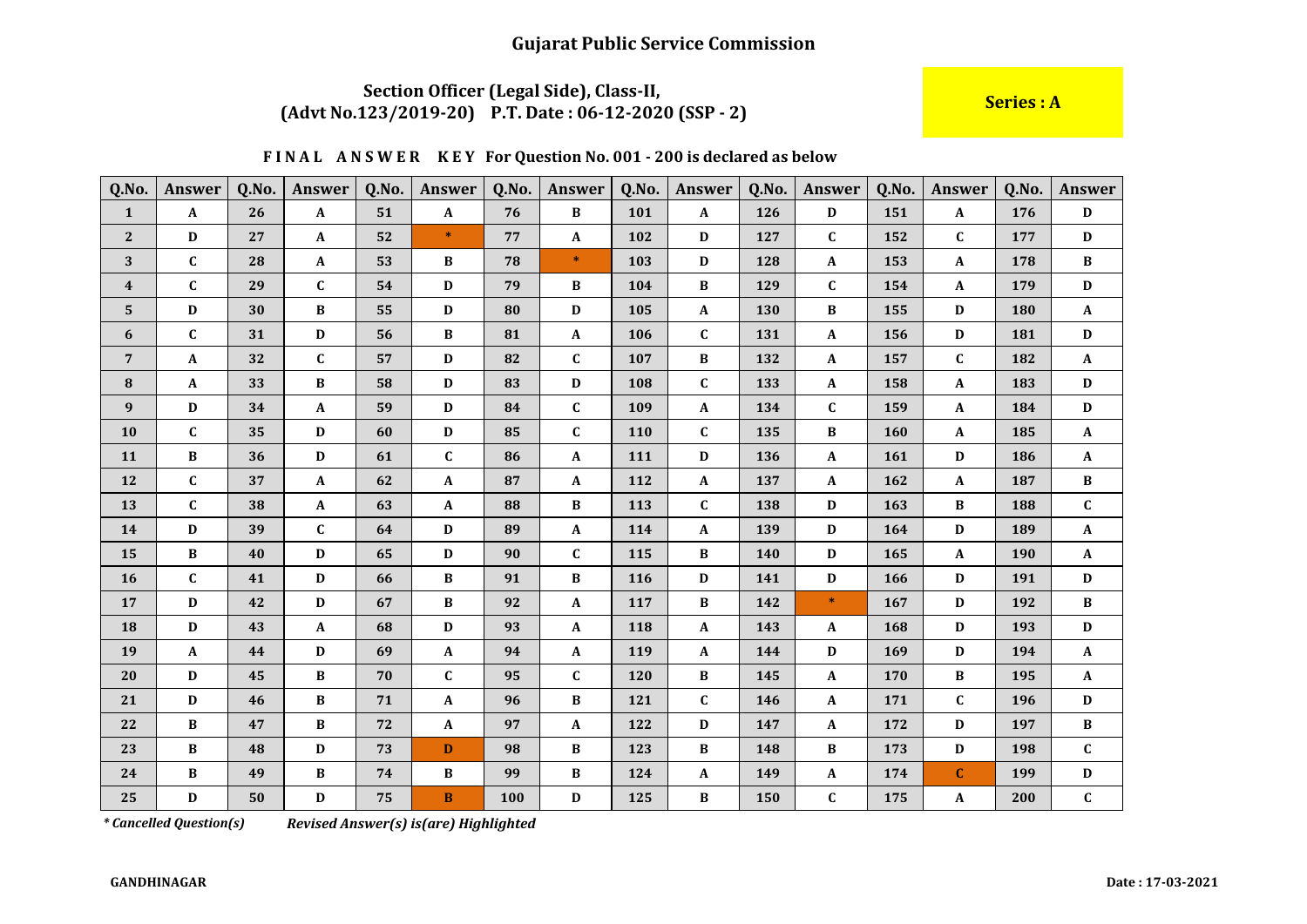### Section Officer (Legal Side), Class-II, (Advt No.123/2019-20) P.T. Date: 06-12-2020 (SSP - 2)

**Series: B** 

#### FINAL ANSWER KEY For Question No. 001 - 200 is declared as below

| Q.No.            | <b>Answer</b> | Q.No. | Answer       | Q.No. | <b>Answer</b>    | Q.No. | <b>Answer</b> | Q.No. | Answer       | Q.No. | Answer       | Q.No. | <b>Answer</b> | Q.No. | <b>Answer</b>   |
|------------------|---------------|-------|--------------|-------|------------------|-------|---------------|-------|--------------|-------|--------------|-------|---------------|-------|-----------------|
| $\mathbf{1}$     | D             | 26    | A            | 51    | $\mathbf D$      | 76    | $\bf{B}$      | 101   | $\mathbf{A}$ | 126   | A            | 151   | B             | 176   | $\mathbf{C}$    |
| $\mathbf{2}$     | $\mathbf{C}$  | 27    | B            | 52    | A                | 77    | D             | 102   | A            | 127   | A            | 152   | $\mathbf{C}$  | 177   | $\, {\bf B} \,$ |
| 3                | $\bf{B}$      | 28    | $\mathbf{C}$ | 53    | $\, {\bf B}$     | 78    | $\mathbf{D}$  | 103   | $\mathbf{A}$ | 128   | $\, {\bf B}$ | 153   | $\mathbf{C}$  | 178   | $\mathbf{C}$    |
| $\boldsymbol{4}$ | A             | 29    | A            | 54    | D                | 79    | $\mathbf{D}$  | 104   | $\mathbf{C}$ | 129   | $\mathbf A$  | 154   | D             | 179   | $\mathbf{A}$    |
| $5\phantom{.0}$  | D             | 30    | A            | 55    | $\mathbf A$      | 80    | D             | 105   | B            | 130   | $\mathbf{C}$ | 155   | B             | 180   | $\mathbf{C}$    |
| 6                | $\mathbf{D}$  | 31    | D            | 56    | D                | 81    | $\mathbf{C}$  | 106   | $\mathbf A$  | 131   | $\bf{B}$     | 156   | $\mathbf{C}$  | 181   | $\mathbf D$     |
| $\overline{7}$   | $\mathbf{A}$  | 32    | B            | 57    | D                | 82    | $\mathbf{A}$  | 107   | $\mathbf{A}$ | 132   | A            | 157   | D             | 182   | $\mathbf{A}$    |
| 8                | $\mathbf{A}$  | 33    | D            | 58    | D                | 83    | $\mathbf{A}$  | 108   | D            | 133   | A            | 158   | D             | 183   | $\mathbf{C}$    |
| $\boldsymbol{9}$ | $\mathbf{C}$  | 34    | A            | 59    | $\mathbf D$      | 84    | D             | 109   | $\mathbf D$  | 134   | $\pmb{A}$    | 159   | $\mathbf{A}$  | 184   | $\mathbf{A}$    |
| 10               | D             | 35    | A            | 60    | $\bf{B}$         | 85    | D             | 110   | D            | 135   | $\mathbf C$  | 160   | D             | 185   | $\bf{B}$        |
| 11               | $\mathbf{D}$  | 36    | D            | 61    | $\mathbf{C}$     | 86    | $\, {\bf B}$  | 111   | $\mathbf D$  | 136   | B            | 161   | $\mathbf D$   | 186   | $\mathbf D$     |
| 12               | $\mathbf{D}$  | 37    | $\bf{B}$     | 62    | D                | 87    | $\bf{B}$      | 112   | $\ast$       | 137   | $\mathbf{A}$ | 162   | B             | 187   | $\, {\bf B}$    |
| 13               | $\mathbf{A}$  | 38    | $\mathbf{C}$ | 63    | D                | 88    | $\mathbf{D}$  | 113   | $\mathbf{A}$ | 138   | B            | 163   | B             | 188   | $\mathbf{A}$    |
| 14               | $\mathbf D$   | 39    | D            | 64    | $\mathbf C$      | 89    | $\mathbf{A}$  | 114   | $\mathbf D$  | 139   | $\bf{B}$     | 164   | $\bf{B}$      | 189   | $\mathbf{A}$    |
| 15               | B             | 40    | C            | 65    | $\boldsymbol{A}$ | 90    | $\mathbf{C}$  | 115   | A            | 140   | D            | 165   | D             | 190   | $\, {\bf B}$    |
| 16               | $\bf{B}$      | 41    | A            | 66    | D                | 91    | $\mathbf{A}$  | 116   | A            | 141   | $\mathbf{A}$ | 166   | A             | 191   | $\mathbf{C}$    |
| 17               | $\bf{B}$      | 42    | $\mathbf{C}$ | 67    | D                | 92    | $\mathbf{A}$  | 117   | $\mathbf{A}$ | 142   | D            | 167   | $\mathbf{A}$  | 192   | $\mathbf D$     |
| 18               | $\mathbf D$   | 43    | A            | 68    | $\bf{B}$         | 93    | D             | 118   | B            | 143   | $\mathbf C$  | 168   | $\mathbf{A}$  | 193   | $\, {\bf B}$    |
| 19               | $\, {\bf B}$  | 44    | A            | 69    | D                | 94    | $\bf{B}$      | 119   | A            | 144   | $\mathbf C$  | 169   | $\mathbf{C}$  | 194   | $\mathbf{A}$    |
| 20               | $\mathbf D$   | 45    | D            | 70    | $\boldsymbol{A}$ | 95    | $\bf{B}$      | 120   | $\mathbf C$  | 145   | D            | 170   | $\, {\bf B}$  | 195   | $\, {\bf B}$    |
| 21               | D             | 46    | D            | 71    | A                | 96    | B             | 121   | A            | 146   | $\mathbf{C}$ | 171   | A             | 196   | D               |
| 22               | $\mathbf{A}$  | 47    | $\mathbf{C}$ | 72    | $\ast$           | 97    | $\mathbf{A}$  | 122   | C            | 147   | A            | 172   | D             | 197   | $\mathbf{C}$    |
| 23               | $\mathbf D$   | 48    | A            | 73    | $\, {\bf B}$     | 98    | $\ast$        | 123   | D            | 148   | $\mathbf A$  | 173   | D             | 198   | $\mathbf{A}$    |
| 24               | D             | 49    | A            | 74    | D                | 99    | $\bf{B}$      | 124   | $\mathbf{C}$ | 149   | D            | 174   | B             | 199   | $\mathbf{C}$    |
| 25               | A             | 50    | A            | 75    | D                | 100   | D             | 125   | $\mathbf{C}$ | 150   | $\mathbf{C}$ | 175   | A             | 200   | $\, {\bf B}$    |

*\* Cancelled Question(s)*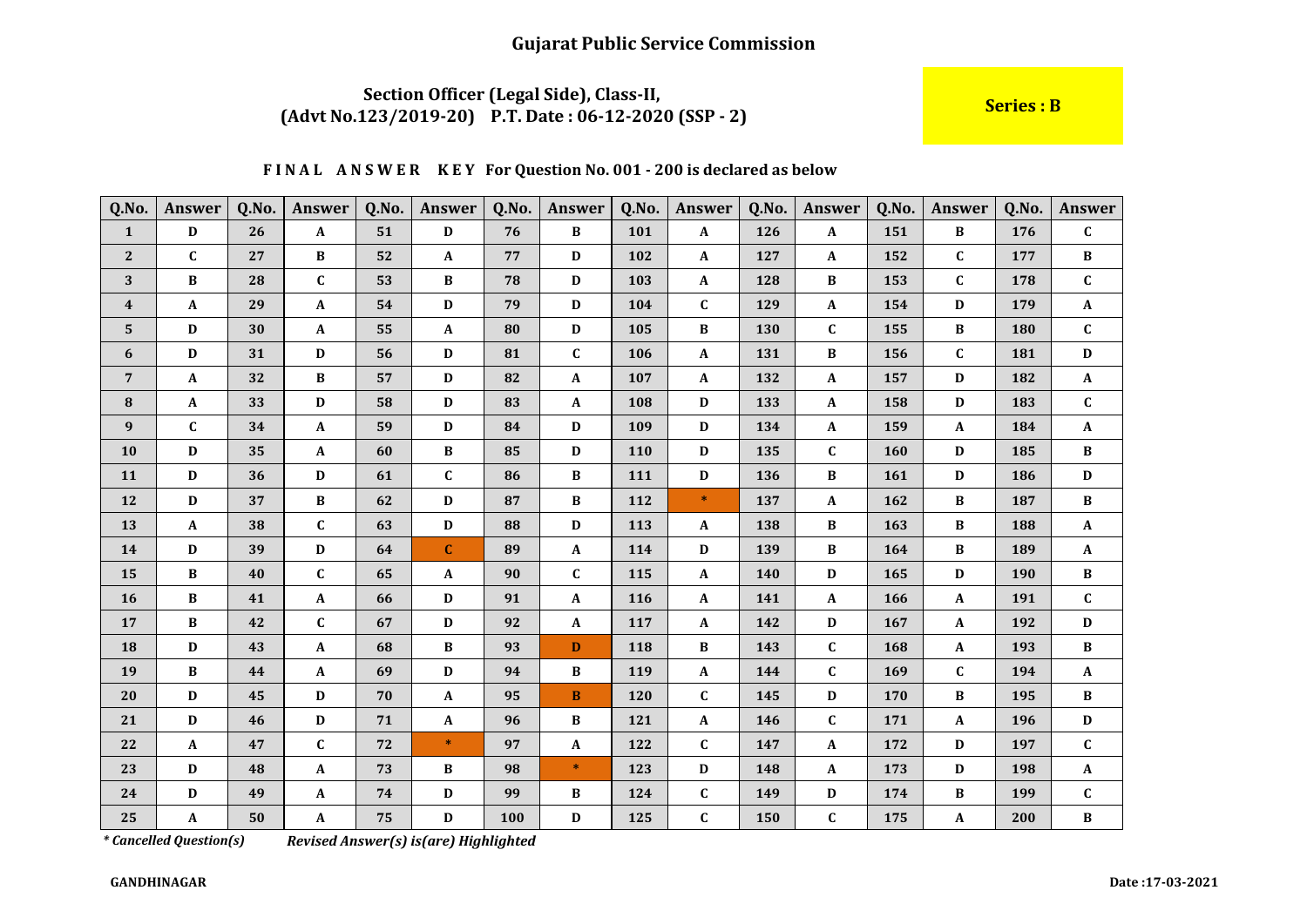### Section Officer (Legal Side), Class-II, (Advt No.123/2019-20) P.T. Date: 06-12-2020 (SSP - 2)

#### Series : C

#### FINAL ANSWER KEY For Question No. 001 - 200 is declared as below

| Q.No.                   | <b>Answer</b> | Q.No. | Answer | Q.No. | Answer       | Q.No. | <b>Answer</b> | Q.No. | Answer       | Q.No. | Answer       | Q.No. | Answer       | Q.No. | <b>Answer</b>   |
|-------------------------|---------------|-------|--------|-------|--------------|-------|---------------|-------|--------------|-------|--------------|-------|--------------|-------|-----------------|
| $\mathbf{1}$            | $\mathbf{A}$  | 26    | D      | 51    | $\mathbf{A}$ | 76    | $\bf{B}$      | 101   | A            | 126   | A            | 151   | $\mathbf{C}$ | 176   | B               |
| $\mathbf{2}$            | $\mathbf{C}$  | 27    | D      | 52    | $\mathbf A$  | 77    | $\bf{B}$      | 102   | D            | 127   | A            | 152   | D            | 177   | $\mathbf{A}$    |
| 3                       | $\mathbf{A}$  | 28    | B      | 53    | D            | 78    | D             | 103   | C            | 128   | A            | 153   | B            | 178   | B               |
| $\overline{\mathbf{4}}$ | $\mathbf{A}$  | 29    | D      | 54    | $\, {\bf B}$ | 79    | $\, {\bf B}$  | 104   | $\mathbf{C}$ | 129   | $\mathbf{C}$ | 154   | $\mathbf{A}$ | 179   | $\, {\bf B} \,$ |
| 5                       | D             | 30    | A      | 55    | $\bf{B}$     | 80    | D             | 105   | D            | 130   | $\bf{B}$     | 155   | $\bf{B}$     | 180   | $\mathbf D$     |
| 6                       | D             | 31    | A      | 56    | $\, {\bf B}$ | 81    | D             | 106   | $\mathbf{C}$ | 131   | A            | 156   | D            | 181   | $\mathbf{A}$    |
| $7\overline{ }$         | $\mathbf{C}$  | 32    | $\ast$ | 57    | A            | 82    | $\mathbf{A}$  | 107   | $\mathbf{A}$ | 132   | D            | 157   | $\mathbf{C}$ | 182   | $\mathbf{A}$    |
| ${\bf 8}$               | $\mathbf{A}$  | 33    | B      | 58    | $\ast$       | 83    | $\mathbf D$   | 108   | A            | 133   | D            | 158   | A            | 183   | $\mathbf{A}$    |
| 9                       | $\mathbf A$   | 34    | D      | 59    | B            | 84    | D             | 109   | D            | 134   | B            | 159   | $\mathbf{C}$ | 184   | $\mathbf{C}$    |
| 10                      | $\mathbf{A}$  | 35    | D      | 60    | D            | 85    | $\mathbf{A}$  | 110   | C            | 135   | $\mathbf{A}$ | 160   | B            | 185   | B               |
| 11                      | $\mathbf D$   | 36    | B      | 61    | $\mathbf D$  | 86    | $\mathbf{A}$  | 111   | B            | 136   | $\mathbf C$  | 161   | $\mathbf{A}$ | 186   | $\mathbf{A}$    |
| 12                      | $\mathbf{A}$  | 37    | D      | 62    | $\mathbf{C}$ | 87    | $\, {\bf B}$  | 112   | C            | 137   | $\bf{B}$     | 162   | $\mathbf{C}$ | 187   | $\mathbf{A}$    |
| 13                      | $\bf{B}$      | 38    | D      | 63    | $\, {\bf B}$ | 88    | $\mathbf{C}$  | 113   | C            | 138   | $\mathbf{C}$ | 163   | D            | 188   | $\mathbf D$     |
| 14                      | $\mathbf D$   | 39    | D      | 64    | $\mathbf{A}$ | 89    | $\mathbf{A}$  | 114   | D            | 139   | A            | 164   | $\mathbf{C}$ | 189   | D               |
| 15                      | $\mathbf{A}$  | 40    | D      | 65    | D            | 90    | $\mathbf{A}$  | 115   | В            | 140   | $\mathbf C$  | 165   | C            | 190   | $\mathbf D$     |
| 16                      | D             | 41    | C      | 66    | $\mathbf D$  | 91    | D             | 116   | C            | 141   | D            | 166   | $\mathbf A$  | 191   | D               |
| 17                      | D             | 42    | A      | 67    | $\mathbf A$  | 92    | B             | 117   | D            | 142   | A            | 167   | A            | 192   | $\ast$          |
| 18                      | $\mathbf{D}$  | 43    | A      | 68    | $\mathbf A$  | 93    | $\mathbf D$   | 118   | $\mathbf D$  | 143   | $\mathbf{C}$ | 168   | $\bf{B}$     | 193   | $\mathbf{A}$    |
| 19                      | $\mathbf D$   | 44    | D      | 69    | $\mathbf{C}$ | 94    | $\mathbf{A}$  | 119   | A            | 144   | $\mathbf{A}$ | 169   | $\mathbf{A}$ | 194   | $\mathbf D$     |
| 20                      | В             | 45    | D      | 70    | $\mathbf D$  | 95    | $\mathbf{A}$  | 120   | $\mathbf D$  | 145   | $\bf{B}$     | 170   | $\mathbf{C}$ | 195   | $\mathbf{A}$    |
| 21                      | $\mathbf{C}$  | 46    | B      | 71    | D            | 96    | D             | 121   | D            | 146   | D            | 171   | B            | 196   | $\mathbf{A}$    |
| 22                      | $\mathbf D$   | 47    | B      | 72    | D            | 97    | $\, {\bf B}$  | 122   | B            | 147   | B            | 172   | A            | 197   | $\mathbf{A}$    |
| 23                      | D             | 48    | D      | 73    | $\mathbf{A}$ | 98    | $\mathbf{C}$  | 123   | B            | 148   | $\mathbf A$  | 173   | $\mathbf{A}$ | 198   | $\bf{B}$        |
| 24                      | $\mathbf{C}$  | 49    | A      | 74    | D            | 99    | D             | 124   | B            | 149   | A            | 174   | A            | 199   | $\mathbf{A}$    |
| 25                      | A             | 50    | C      | 75    | B            | 100   | $\mathbf{C}$  | 125   | D            | 150   | B            | 175   | $\mathbf{C}$ | 200   | $\mathbf{C}$    |

*\* Cancelled Question(s)* 

Revised Answer(s) is(are) Highlighted